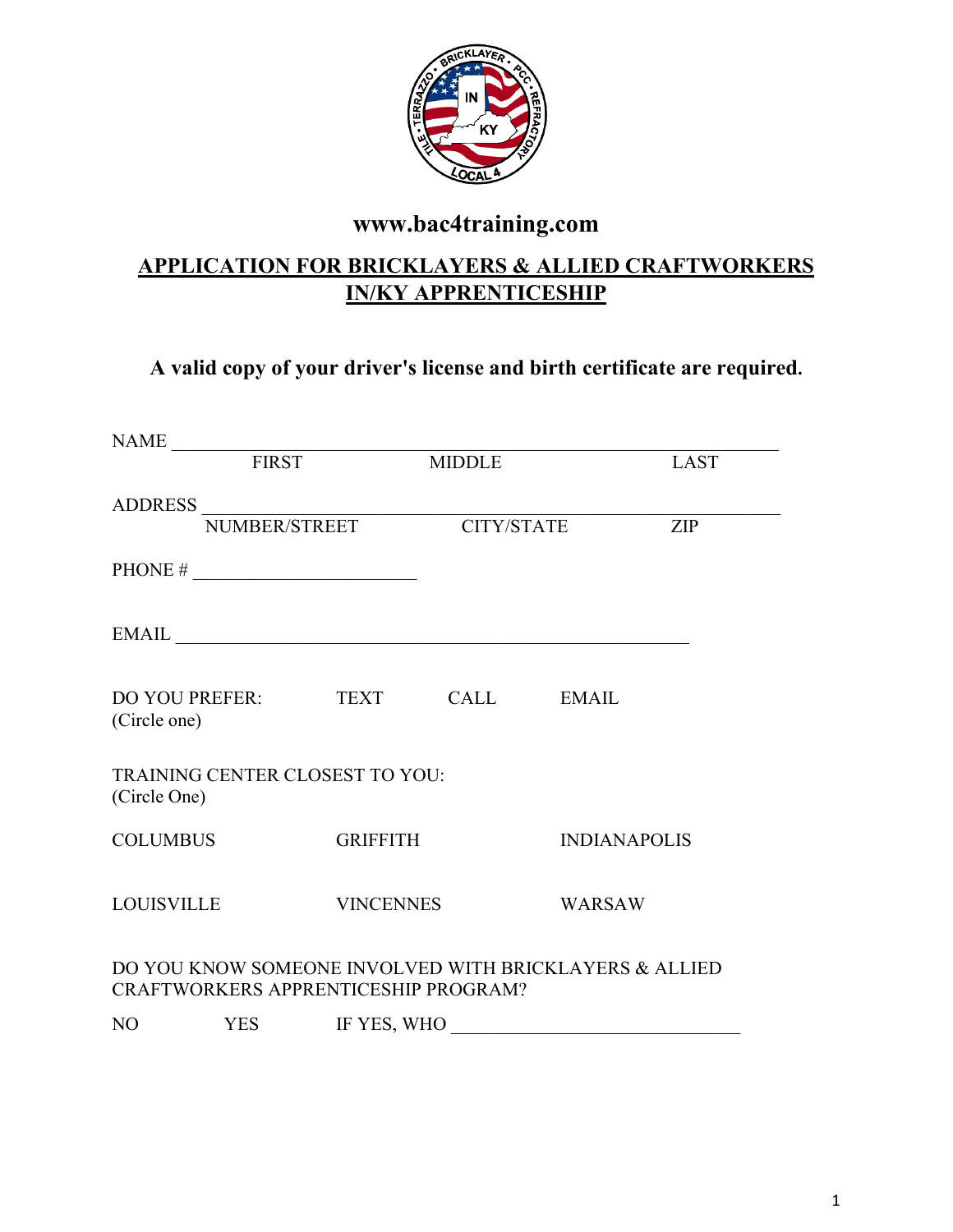#### HAVE YOU EVER BEEN CONVICTED OF A FELONY? NO YES

| IF YES, PLEASE EXPLAIN:                                      |  |  |  |  |  |  |
|--------------------------------------------------------------|--|--|--|--|--|--|
|                                                              |  |  |  |  |  |  |
|                                                              |  |  |  |  |  |  |
|                                                              |  |  |  |  |  |  |
| ARE YOU PHYSICALLY ABLE TO PERFORM THE FUNCTIONS OF THE JOB? |  |  |  |  |  |  |
| <b>YES</b><br>N <sub>O</sub>                                 |  |  |  |  |  |  |
|                                                              |  |  |  |  |  |  |
| ARE YOU CURRENTLY EMPLOYED?<br><b>YES</b><br>N <sub>O</sub>  |  |  |  |  |  |  |
| IF YES, WHERE?                                               |  |  |  |  |  |  |
| <b>HOW LONG?</b>                                             |  |  |  |  |  |  |

THE TRUSTEES OF THIS FUND REQUIRE ALL APPLICANTS TO TAKE A DRUG AND ALCOHOL TEST. THE MANAGING DIRECTOR WILL DESIGNATE THE COLLECTION SITE AND DATE OF THE APPLICANT'S DRUG AND ALCOHOL TEST. THE APPLICANT AGREES THAT THE TEST RESULTS WILL BE SENT TO ROGER JONES, MANAGING DIRECTOR. FAILURE TO TAKE REQUIRED TEST WITHIN THE DESIGNATED TIME AUTOMATICALLY RESULTS IN THE APPLICANT'S REJECTION FROM THE PROGRAM. FAILURE TO PASS THE REQUIRED TESTINGS WILL RESULT IN THE AUTOMATIC REJECTION OF THE APPLICANT. AFTER AN APPLICANT IS REJECTED FOR FAILURE TO TAKE THE REQUIRED DRUG TEST OR FAILURE TO PASS THE REQUIRED DRUG TEST AN APPLICANT MUST WAIT THE MINIMUM OF ONE YEAR AFTER THE DATE OF THE DESIGNATED DRUG TEST TO REAPPLY. A RANDOM TESTING WILL BE CONDUCTED DURING PRE-APPRENTICE CLASSES**.**

The Apprentice Applicant Agrees to Take a Drug & Alcohol Test and to Release the Results to BAC 4 IN/KY Apprenticeship & Training Program \*

 $\overline{\phantom{a}}$  , where  $\overline{\phantom{a}}$  , where  $\overline{\phantom{a}}$  , where  $\overline{\phantom{a}}$  , where  $\overline{\phantom{a}}$  , where  $\overline{\phantom{a}}$ 

APPRENTICE APPLICANT SIGNATURE DATE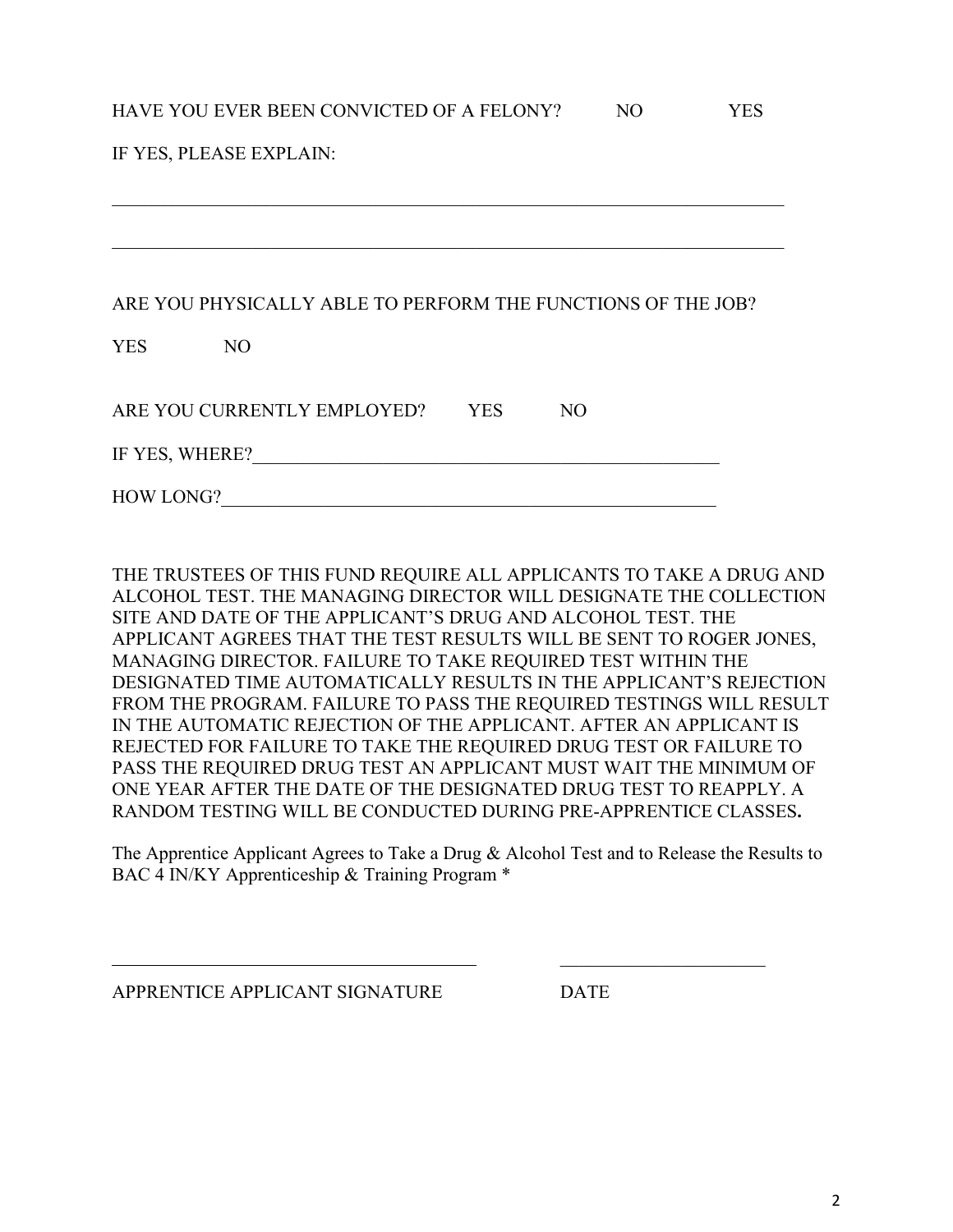### **COMPLAINT PROCEDURE TITLE 29 CFR 30.14**

Any apprentice or applicant for apprenticeship who believes that he or she has been discriminated against on the basis of on race, color, religion, national origin, sex, sexual Orientation, age (40 or older), genetic information, and/or disability with regard to apprenticeship, or that the equal opportunity standards with respect to his or her selection have not been followed in the operation of an apprenticeship program, may personally or through an authorized representative, file a complaint with the department of labor. The complaint must be filed not later than 300 days from the date of the alleged discrimination or specified failure to follow the equal opportunity standards. The complaint shall be in writing and shall be signed by the complainant. It must include the name, address and telephone number of the person allegedly discriminated against, the program sponsor involved, and a brief description of the circumstances of the failure to apply the equal opportunity standards.

#### **I CERTIFY THAT I HAVE RECEIVED A COPY OF THE COMPLAINT PROCEDURES IN ACCORDANCE WITH TITLE 29 CFR 30.14**

SIGNATURE **Example 2018** 

DATE \_\_\_\_\_\_\_\_\_\_\_\_\_\_\_\_\_\_\_\_\_\_\_\_\_\_\_\_\_\_\_\_\_\_\_\_\_\_